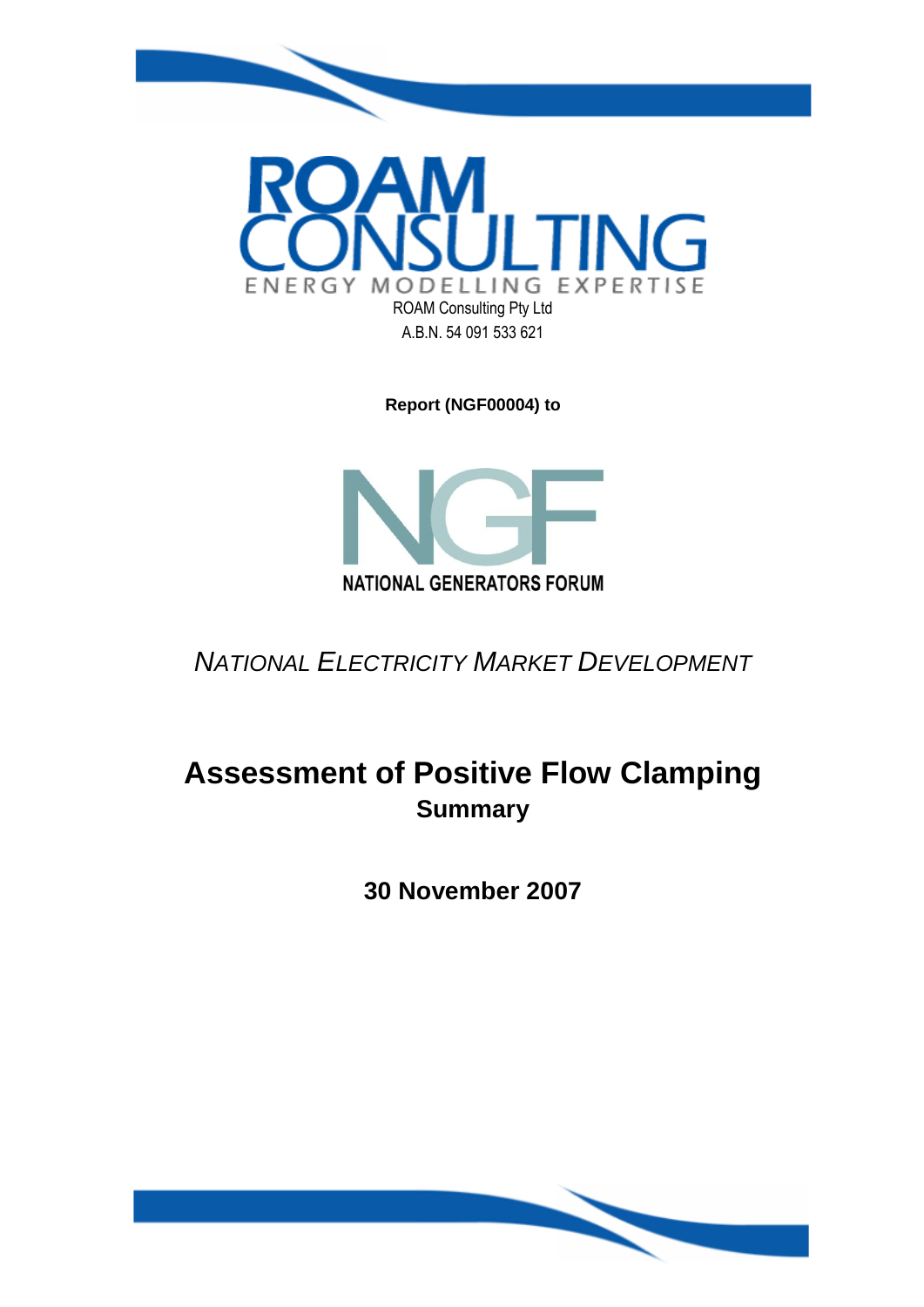

## **VERSION HISTORY**

| <b>Version History</b> |             |                    |                    |                      |                      |  |
|------------------------|-------------|--------------------|--------------------|----------------------|----------------------|--|
| <b>Revision</b>        | Date Issued | <b>Prepared By</b> | <b>Approved By</b> | <b>Date Approved</b> | <b>Revision Type</b> |  |
| 0.5                    | 23/11/2007  | Jennifer Riesz     | lan Rose           | 23/11/2007           | Draft                |  |
|                        | 30/11/2007  | Jennifer Riesz     | lan Rose           | 30/11/2007           | Final                |  |
|                        | 30/11/2007  | Jennifer Riesz     | lan Rose           | 30/11/2007           | Summary              |  |

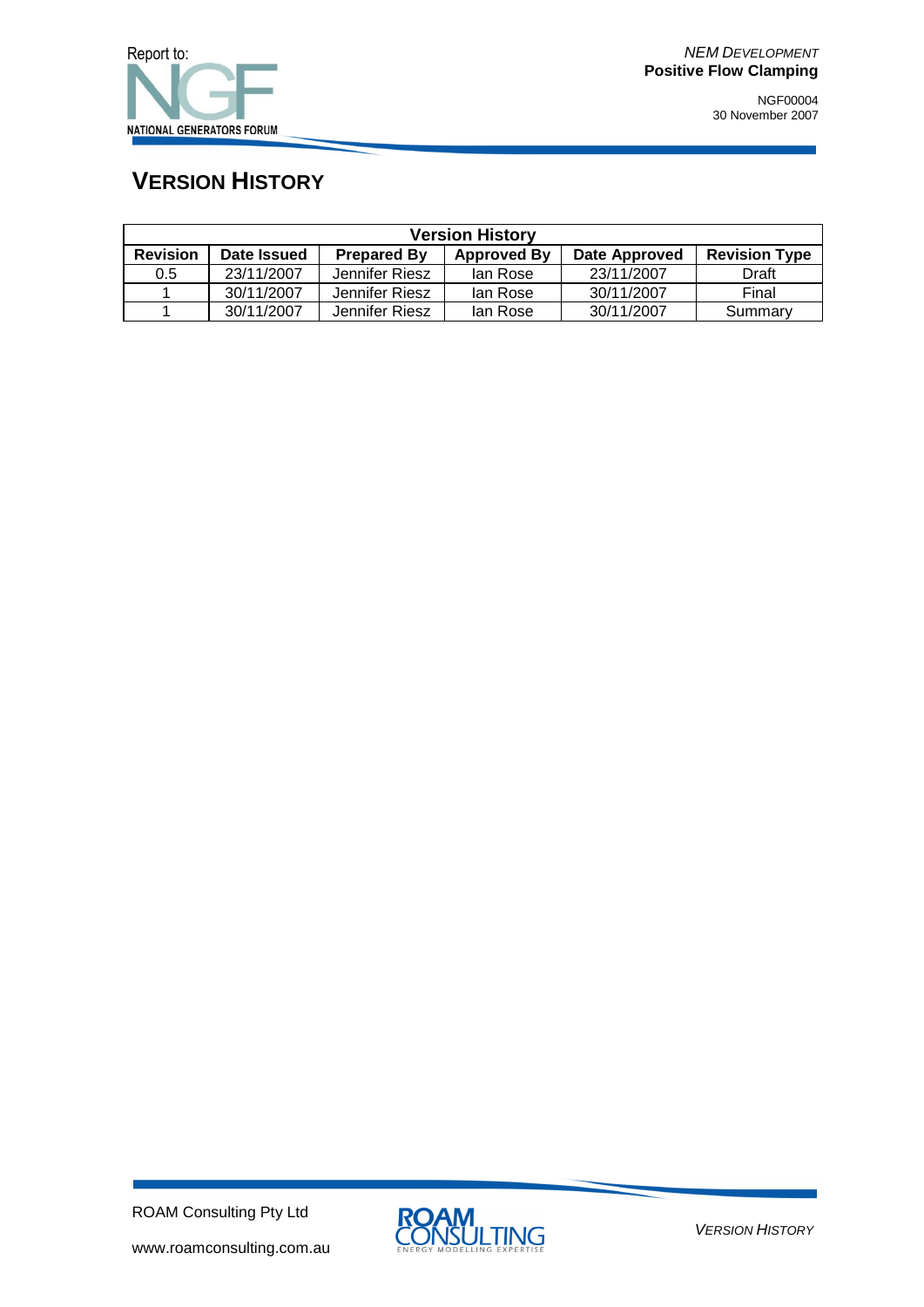#### **TABLE OF CONTENTS**

| $\bf{1)}$ |                                                               |
|-----------|---------------------------------------------------------------|
| 2)        | POSSIBLE UNINTENDED CONSEQUENCES OF POSITIVE FLOW CLAMPING  1 |
| 2.1)      |                                                               |
| (2.2)     |                                                               |
| (2.3)     |                                                               |
| (2.4)     |                                                               |
| (2.5)     |                                                               |
| (2.6)     |                                                               |
| (2.7)     |                                                               |
| 3)        |                                                               |
| 3.1)      |                                                               |
| 3.2)      |                                                               |
| 4)        |                                                               |

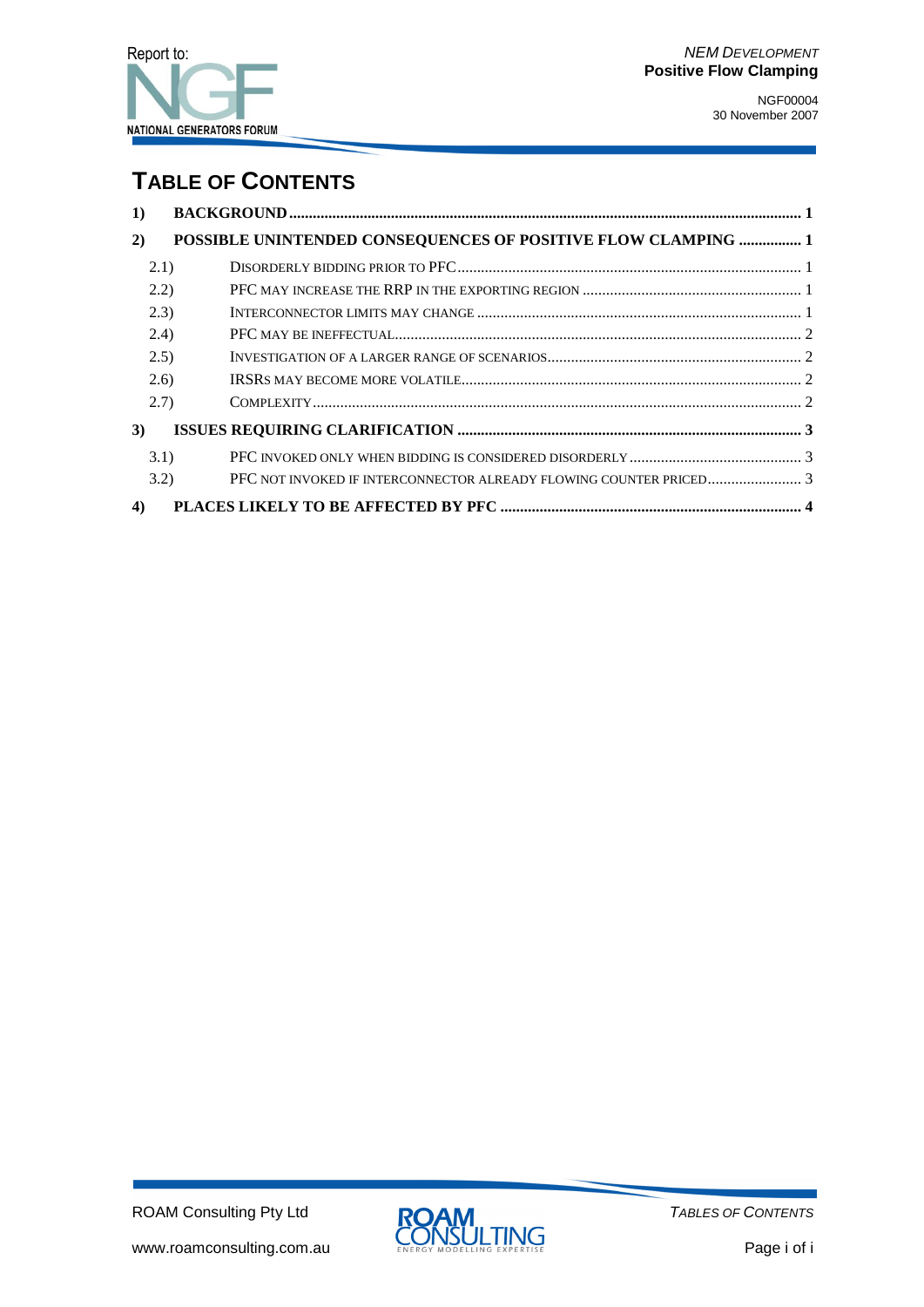

## **1) BACKGROUND**

Positive flow clamping (PFC) has been suggested by the Australian Energy Market Commission (AEMC) in their Congestion Management Review (CMR) as an alternative to zero flow clamping. It is proposed that PFC will result in firming of inter-regional settlement residues (IRSRs) which will make them a better hedge against basis risk in the National Energy Market (NEM). The AEMC also suggests that PFC will often result in a more efficient dispatch result<sup>1</sup>.

This report summarises some potential unintended consequences of PFC, and outlines some issues regarding PFC that require further clarification.

## **2) POSSIBLE UNINTENDED CONSEQUENCES OF POSITIVE FLOW CLAMPING**

#### *2.1) DISORDERLY BIDDING PRIOR TO PFC*

It would appear that generators have significant incentives to bid in a disorderly fashion prior to the intra-regional constraint binding, in order to maximise their exports in the dispatch interval prior to PFC being invoked. Then, when PFC is invoked, the interconnector flow will be held at that value for the duration of the intraregional constraint. This may mean that generators on either side of the interconnector have the incentive to bid the price floor before the constraint has bound. This will distort the dispatch, and will result in the PFC value being set to a value that may not reflect the most efficient dispatch.

This issue does not arise with zero flow clamping, so it may be necessary for PFC to be implemented in a different manner to limit this effect.

No discussion of this issue is included in the CMR. The implications of this require significantly more analysis before rule changes are implemented.

#### *2.2) PFC MAY INCREASE THE RRP IN THE EXPORTING REGION*

If PFC clamps the flow to a positive value this may allow generators in the exporting region to inflate their bid prices (since they must be dispatched to continue to meet that export demand), potentially raising the RRP in the exporting region. This additional cost could be significant, and will presumably be passed onto consumers.

#### *2.3) INTERCONNECTOR LIMITS MAY CHANGE*

Due to the fact that interconnector limits are dynamic, it may not be possible for the flow to be clamped to the value that it was in the previous dispatch interval without violating the interconnector limits. This may render PFC less effective.

-



<sup>&</sup>lt;sup>1</sup> P.111, AEMC Congestion Management Review Draft Report, 27<sup>th</sup> Sept 2007.

ROAM Consulting Pty Ltd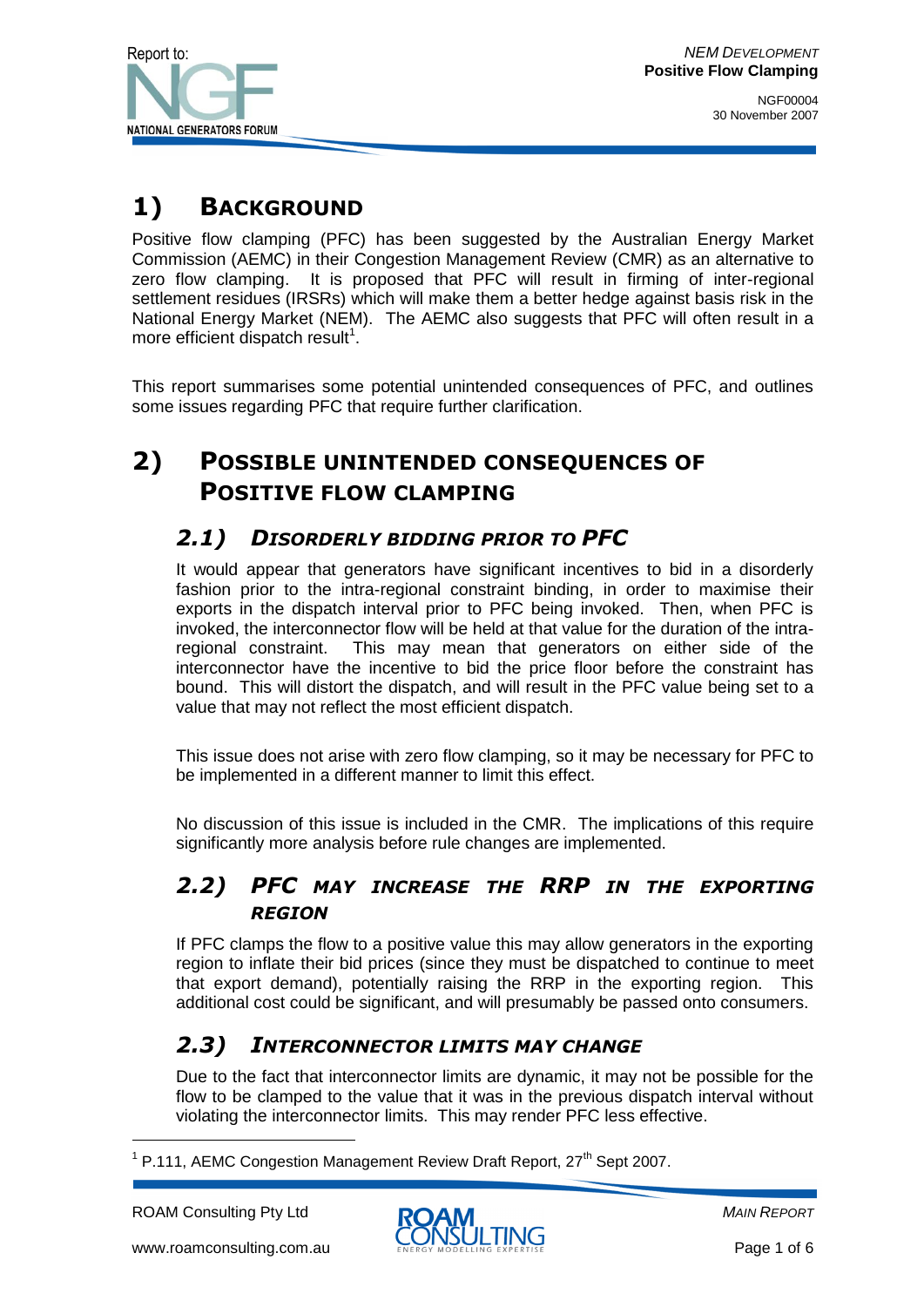

#### *2.4) PFC MAY BE INEFFECTUAL*

The implementation of zero flow clamping has been significantly hampered in the past by a variety of effects, including inflexible bids of ramp rates and minimum dispatch levels by generators. This has made zero flow clamping ineffectual on some occasions, including recently on the  $4<sup>th</sup>$  November 2007, when negative residues accumulated to approximately \$4.3 million. PFC will be affected by these same types of events, and may prove to be just as ineffectual.

#### *2.5) INVESTIGATION OF A LARGER RANGE OF SCENARIOS*

It is important to note that the scenarios outlined in the CMR under which PFC will apply represent only a limited number of scenarios where PFC may be invoked. For the particular scenarios described, PFC produces a more efficient dispatch result than zero flow clamping, although it is possible that there are other scenarios under which PFC might not produce a more efficient dispatch result. It is important that a wider range of scenarios be considered before rule changes are implemented.

#### *2.6) IRSRS MAY BECOME MORE VOLATILE*

In Figures G.3 and G.4 in the CMR, the  $RRP<sub>B</sub>$  is shown to be \$100 both before and after the intra-regional constraint binds, and this may not be the case. When the intra-regional constraint is situated such that it isolates a small number of generators near the RRN (generator 3 in this case), these generators are incentivized to bid very high values (since they must be dispatched). This may set the  $\mathrm{RRP}_\mathrm{B}$  to extremely high values for the duration of the intra-regional constraint. This creates very large price separation between the regions, meaning:

- Participants with contracts settled against the RRP of the other region are very vulnerable to basis risk, and,
- Under PFC, IRSR units may accumulate very large revenue within this period.

This may mean that under PFC, IRSRs provide a better hedge against basis risk than zero flow clamping (which would accumulate no revenue within this period to protect against the significant basis risk). However, IRSRs are already used in a very speculative manner by some participants, and this potentially rapid accumulation of high revenue at these times may serve to make them even more volatile. The increased volatility of IRSRs will likely better reflect the volatility of the underlying spot market, but this may serve to make them more attractive for those seeking a high risk investment, but less attractive for those seeking to hedge against basis risk. The implications of this may be significant, and require further analysis.

## *2.7) COMPLEXITY*

Although simple in design, PFC has complex consequences. There may be unforseen unintended consequences of its implementation beyond those listed here; it is highly recommended that further investigation and quantification of these is performed before rule changes are implemented.

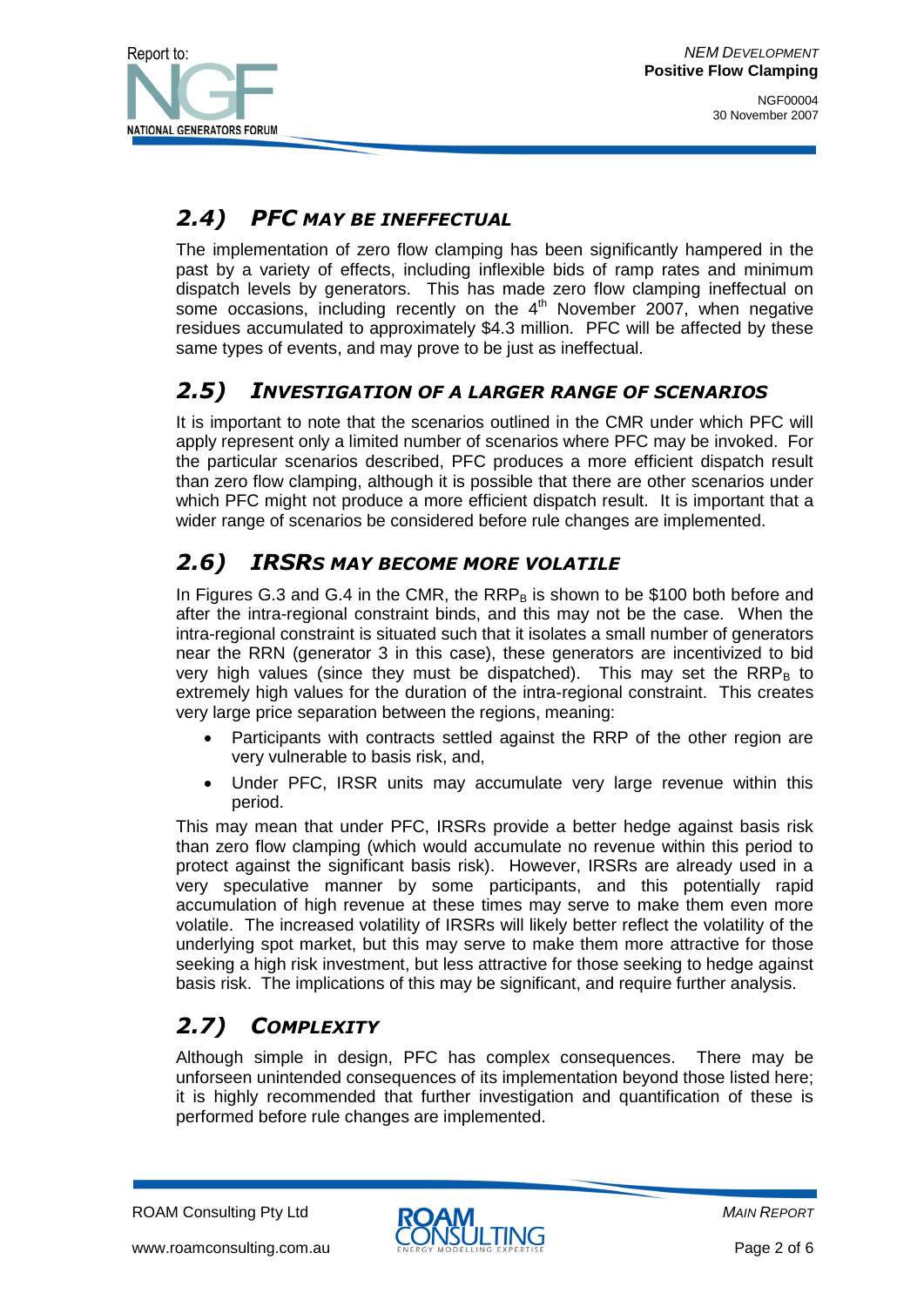

NGF00004 30 November 2007

### **3) ISSUES REQUIRING CLARIFICATION**

#### *3.1) PFC INVOKED ONLY WHEN BIDDING IS CONSIDERED DISORDERLY*

On page 110 of the CMR it is stated that:

*PFC will be considered only for counter-priced flow events that are caused by generator's incentives to bid below avoidable cost due to constraints binding that create disjuncture between dispatch and settlement at the RRP. Such events would be pre-defined and identified by constraint equations.*

It is extremely challenging to form clearly defined rules that identify disorderly bidding, and it is very unclear from the CMR how these events would be predefined. The manner in which this is proposed to be done should be investigated thoroughly since it will have very important implications for generators affected by PFC. Significantly, the specific manner in which disorderly bidding is to be identified may itself have unintended consequences, and these need to be thoroughly investigated before any rule changes are implemented.

#### *3.2) PFC NOT INVOKED IF INTERCONNECTOR ALREADY FLOWING COUNTER PRICED*

When counter priced flow is induced by a change in the relative RRPs (rather than a change in flow direction on the interconnector), the invoking of PFC would result in clamping of the flow in the counter priced direction (as outlined in the CMR). In this situation there are two alternative approaches that may be taken (which are not clearly distinguished in the CMR):

- *1. PFC would not be invoked, and negative settlement residues would be allowed to accumulate.* 
	- Note that under the current regime, zero flow clamping would be invoked in this situation once the negative residue was forecast to reach \$6000, and this would reduce the efficiency of dispatch. PFC with a dynamically set value for k therefore offers a more efficient dispatch than zero flow clamping in this scenario.
	- This alternative offers the minimum intervention on dispatch.
	- A potential problem with this approach is that generators 1 and 2 are still incentivized in this situation to bid the price floor to maximise their dispatch. This may increase the flow on the interconnector in the counter-priced direction beyond the value it was previously. This distorts the dispatch, and due to the potentially large price difference between the regions at the time, negative residues may accumulate very rapidly.
- *2. PFC would be invoked, but with clamping of the interconnector flow at the value it was previously, in the counter priced direction (***negative** *flow clamping).* 
	- Assuming that the interconnector flow before the intra-regional constraint bound represents the most efficient dispatch, this approach

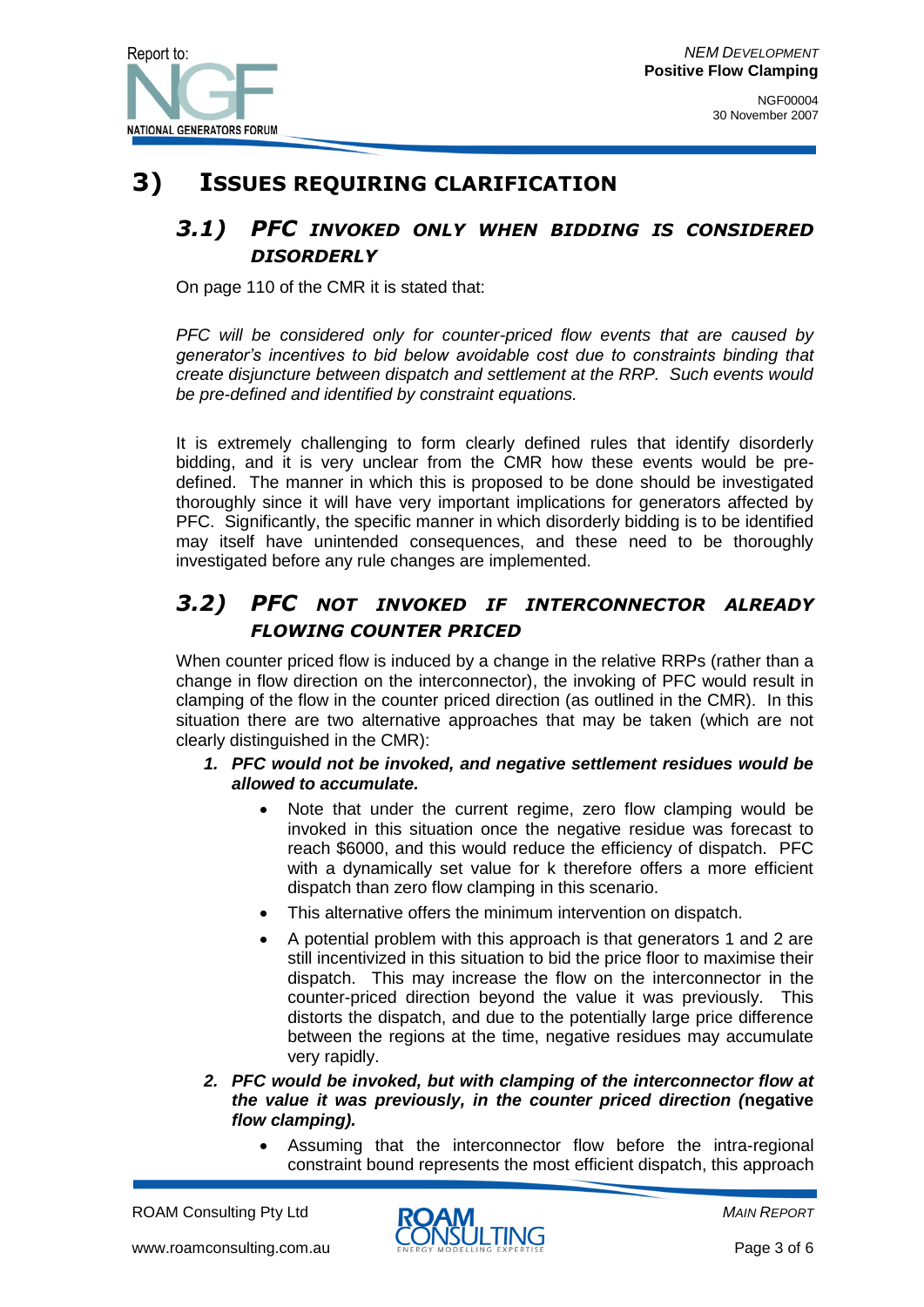

will maintain that dispatch until the constraint clears, regardless of the potentially disorderly bids of generators either side of the interconnector.

 This approach involves a larger intervention on dispatch than the first approach, and hence may produce unexpected side effects (as for positive flow clamping).

On page 110 of the CMR it is stated that:

*If the interconnector turns counter-price or was already flowing counter-priced prior to PFC being invoked, the default arrangements for managing counter-priced flow (i.e. clamping to zero MW) would apply.*

If PFC is not invoked in this scenario (as this passage seems to suggest), this may result in an increase in the interconnector flow in the counter priced direction (since generators 1 and 2, as depicted in Figure G.6 of the CMR, have incentives to bid the price floor to maximise their dispatch while the RRP is high).

It is stated that this will be managed by zero flow clamping, although it is proposed that the threshold for zero flow clamping be raised to \$100,000. If disorderly bidding has occurred as described above, this will allow inefficient dispatch for a significantly longer period, unless PFC is invoked, regardless of the direction of flow prior to PFC being invoked.

The intended implementation of PFC in this scenario requires clarification by the AEMC.

## **4) PLACES LIKELY TO BE AFFECTED BY PFC**

It is important to identify which locations may be affected by PFC, and the likelihood of their occurrence. There are a variety of locations identified in the NEM that may potentially be affected by PFC. These include counter priced flow from:

- QLD to NSW
	- $\circ$  Tarong constraint may bind, isolating generators in SWQ from the RRN<sub>OLD</sub>. These generators may bid the price floor, potentially driving counter priced flow south into NSW.
	- o *Feasible* (the Tarong constraint may bind at a value less than the sum of the generation in SWQ).
- NSW to QLD
	- o Intra-regional constraint may bind in NSW isolating generators in Hunter Valley area from the  $RRN<sub>NSW</sub>$ . These generators may bid the price floor, potentially driving counter priced flow north into QLD.
	- o *Unlikely* under system normal conditions, but possible if outages occur (the capacity of generators in the Hunter Valley area is less than the system normal limit on transmission from this area to the  $RRN<sub>NSW</sub>$ ).
- NSW to VIC

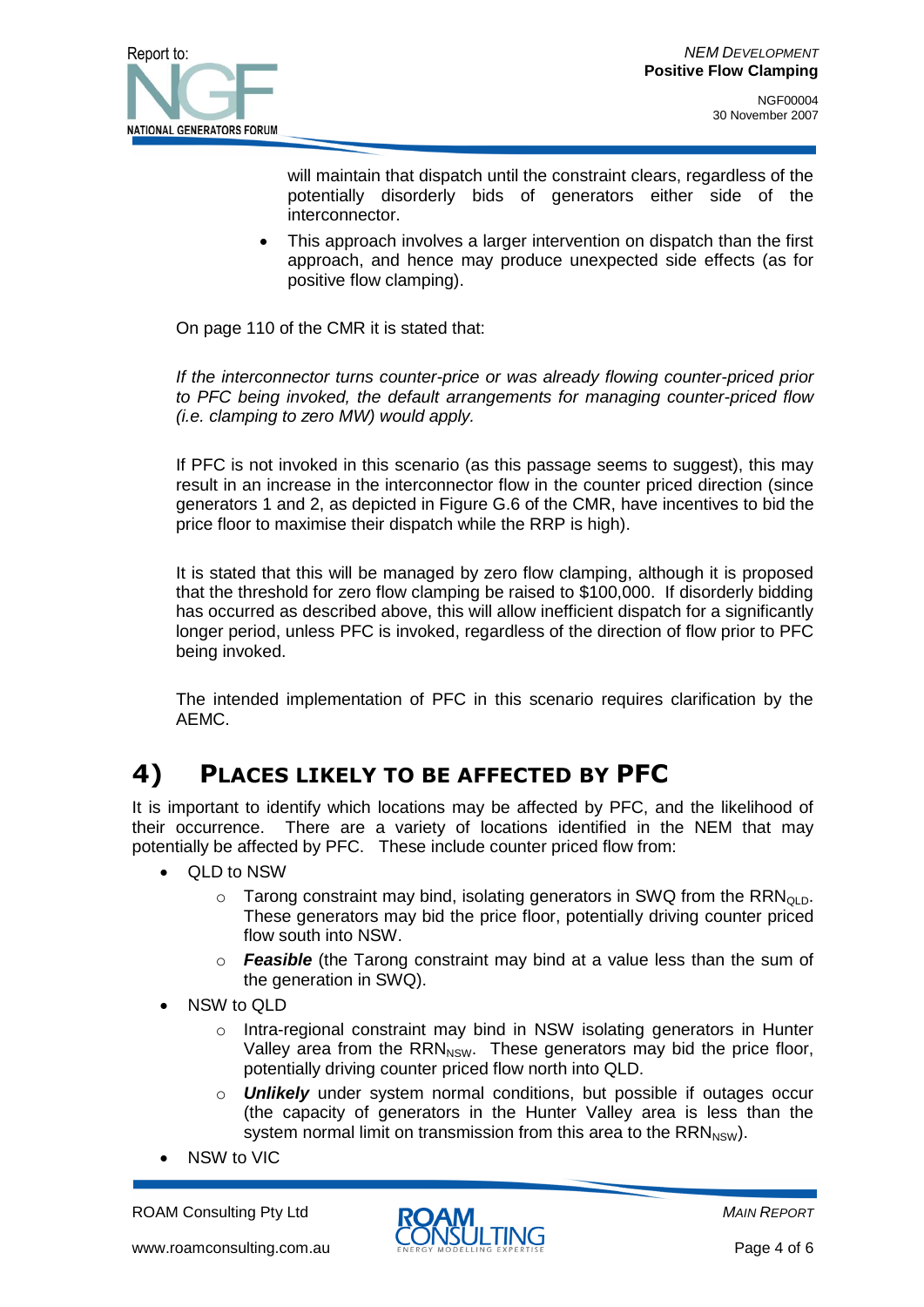

NGF00004 30 November 2007

- o Intra-regional constraint may bind in NSW isolating generators in south NSW from the  $RRN<sub>NSW</sub>$ . These generators may bid the price floor, potentially driving counter priced flow south into VIC.
- o *Unlikely* under system normal conditions, but possible if outages occur (the capacity of generators in south NSW is less than the system normal limit on transmission from this area to the  $RRN_{NSW}$ ).
- VIC to NSW
	- o Intra-regional constraint may bind in VIC isolating generators in north VIC from the  $RRN<sub>VC</sub>$ . These generators may bid the price floor, potentially driving counter priced flow north into NSW.
	- o *Unlikely* under current drought conditions, but possible if drought ends, or outages occur (the capacity of generators in south VIC is greater than the system normal limit on transmission from this area to the  $RRN<sub>VC</sub>$ , but drought makes these generators relatively inflexible).
- SA to VIC
	- o Intra-regional constraint may bind in VIC isolating prospective generators in west VIC from the  $RRN<sub>VC</sub>$ . These generators may bid the price floor, potentially driving counter priced flow north west into SA.
	- o *Unlikely* under system normal conditions, but possible if outages occur (the capacity of generators in west VIC is less than the system normal limit on transmission from this area to the  $RRN<sub>VC</sub>$ .
- VIC to SA
	- o Intra-regional constraint may bind in SA isolating generators in east SA from the  $RRN<sub>SA</sub>$ . These generators may bid the price floor, potentially driving counter priced flow south east into VIC.
	- o *Unlikely* under system normal conditions, but possible if outages occur (the capacity of generators in east SA is less than the system normal limit on transmission from this area to the  $RRN_{SA}$ ).

In summary, it appears that those generators close to the QNI interconnector (in either QLD or NSW) are particularly likely to be affected. Other areas could potentially be directly affected if system normal conditions do not hold, and may be indirectly affected through increased or decreased ability to export north (PFC will limit the ability of SWQ generators to export south during times of intra-regional congestion, which will potentially allow increased exports north by Victorian generators, for example).

#### *4.1) COUNTER PRICED FLOWS IN THE NEM WILL USUALLY RESULT FROM A CHANGE IN RELATIVE RRPS*

It is very important to note that under normal conditions flows on QNI are typically in the southerly direction (there is significant low cost generation located in SWQ). This means that when counter priced flow occurs due to the Tarong constraint, setting the QNI flow to the value in the previous dispatch interval will typically result in flow in the counter priced direction.

As outlined in section 3.2), it must be clarified by the AEMC whether in this situation PFC will be implemented resulting in *negative* flow clamping, or whether no